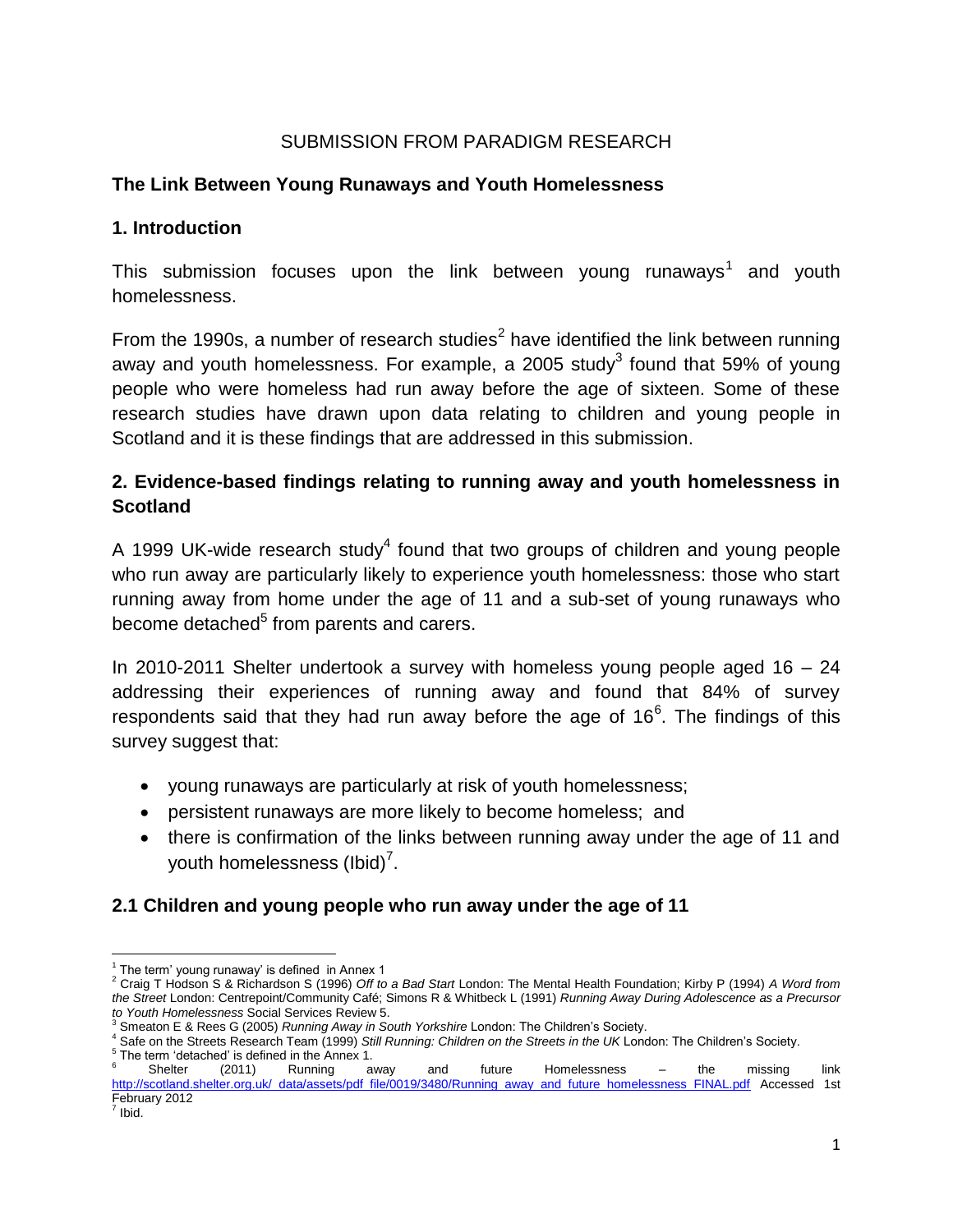It is estimated that, in Scotland, at least $^8$  20% of the one in nine children who run away overnight do so before the age of 11<sup>9</sup>. At least 1200 – 1400 children under the age of 11 will run away for the first time each year. These children and young people are more likely to: experience physical abuse and family conflict before running away; develop running away careers; experience higher levels of physical or sexual abuse whilst running away and youth homelessness $^{10}$ .

### **2.2 Detached children and young people**

A 2009 report<sup>11</sup> provides the most in-depth exploration of the relationship between running away and youth homeless and focuses upon detached children and young people.

2.2.1 These children and young people's experiences of family life are often fraught with difficulties that they are habitually left to manage with no explanation or support. Many children and young people's parents experienced substance misuse, domestic violence and mental health issues that often lead to parents being chaotic or emotionally unavailable and impact upon their ability to care for their children. Many children experience a range of, often extreme, abuse in the home.

2.2.2 For many, violence is part of daily life in the home, in their local neighbourhood, at school and on the streets. Violence takes the form of children and young people experiencing threats and intimidation prior to becoming detached and once detached. Violence, in general, is a common experience on the streets with children and young people being victims of violence, responding with violence in self-defence and perpetrating violence.

2.2.3 Identities, behaviours and states of being are all too often a consequence of damaging experiences from early childhood that are reinforced as the child grows older. Substance use is rife amongst detached children and young people, often starting at a young age, and linked to fun, escapism and coping with emotional feelings that children and young people find difficult to manage. Substance use often escalates when a child or young person becomes detached. Polydrug use is common and some children and young people become heavy users of drugs such as heroin and cocaine. There is a close relationship between substance use and crime with violent street crime being linked to a child or young person's substance use. Many of the children and young people have experienced depression, and other mental health issues, and have never received any support to address the trauma behind their depression.

 $\overline{\phantom{a}}$ <sup>8</sup> These figures are likely to be underestimates of the prevalence of young people running away in Scotland.

<sup>&</sup>lt;sup>9</sup> Wade J (2002) Missing Out: Young Runaways in Scotland Stirling: Aberlour Childcare Trust.

<sup>10</sup> Rees G & Smeaton E (2001) *Child Runaways: Running Away Amongst Under 11s* London: The Children's Society; Wade J (2002) *Missing Out: Young Runaways in Scotland* Stirling: Aberlour Childcare Trust.

<sup>11</sup> Smeaton E (2009) *Off the Radar: Children and Young People Living on the Streets in the UK* Sandbach: Railway Children.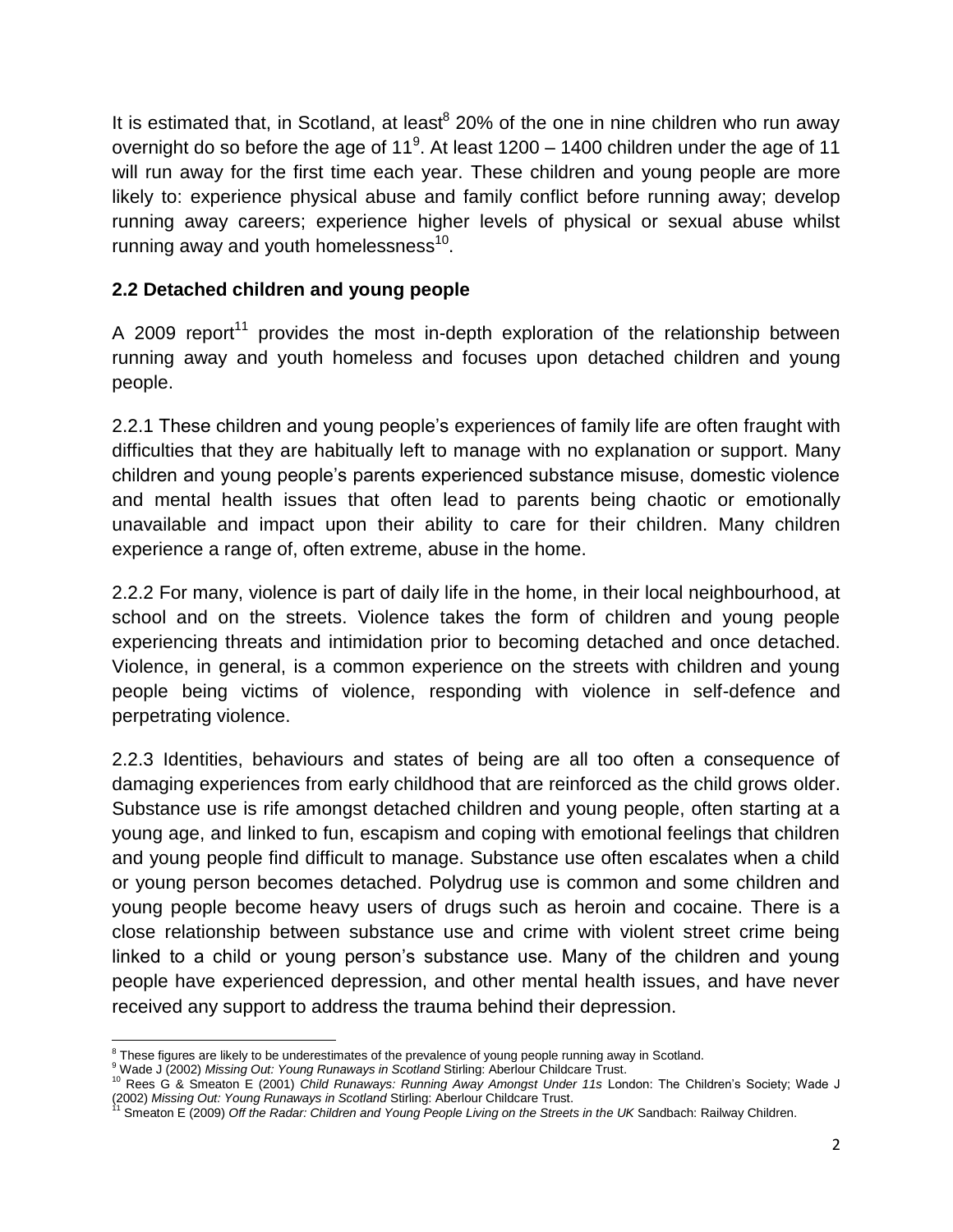2.2.4 Only a minority of children and young people receive interventions to address problematic issues in their lives. Some children and young people identified barriers to seeking support such as not knowing where to go for help or having to be self-reliant to survive. The majority of children and young people do not enjoy school and leave before the age of sixteen with no qualifications, sometimes because it is difficult for them to attend school and often because they prefer the culture and the company on the streets.

2.2.5 Integration of the homeless population and non-homeless population sometimes plays a part in how a child or young person finds themselves of the streets and detached. Some children and young people become involved with the homeless population whilst still living at home or care, drawn by the freedom and excitement the streets offer, and become involved with individuals and groups from the homeless community. Because of this contact between the homeless and non-homeless, the transition from non-homeless and homeless can take place very quickly. For example, a child or young person with contacts in the homeless population who is experiencing difficulties with home life may take recourse to the streets in a quicker time-frame than a child or young person who has not contacts on the streets and no knowledge of street life. Where children and young people have established relationships of different kinds, they are able to draw upon these relationships as a survival strategy and become part of an established network. This brings about both positive and negative consequences. For example, homeless adults may provide support for others on the streets, especially the young. However the homeless community can also be subject to jealousies and conflict that may have negative impacts for children and young people who can experience both support and hostility from others on the streets.

2.2.6 The normalisation of street life also makes it difficult for some children and young people to withdraw from street life. For many children and young people there is an acceptance that this is how their life is and not awareness that their life could be any different than what it has become: living on the streets is a natural progression of the direction of their life.

2.2.7 Once children and young people reach sixteen, the range of options for support widens and they become eligible to access services for homeless adults. Many are placed in hostel accommodation for the homeless but largely find living amongst the adult homeless population too frightening. Many children and young people express reservation about accessing generic services for the adult homeless population, viewing these places as undesirable and some homeless adults as dangerous. Services for the adult homeless population are not appropriate for detached children and young people as many are too vulnerable to cope with such frightening and chaotic environments and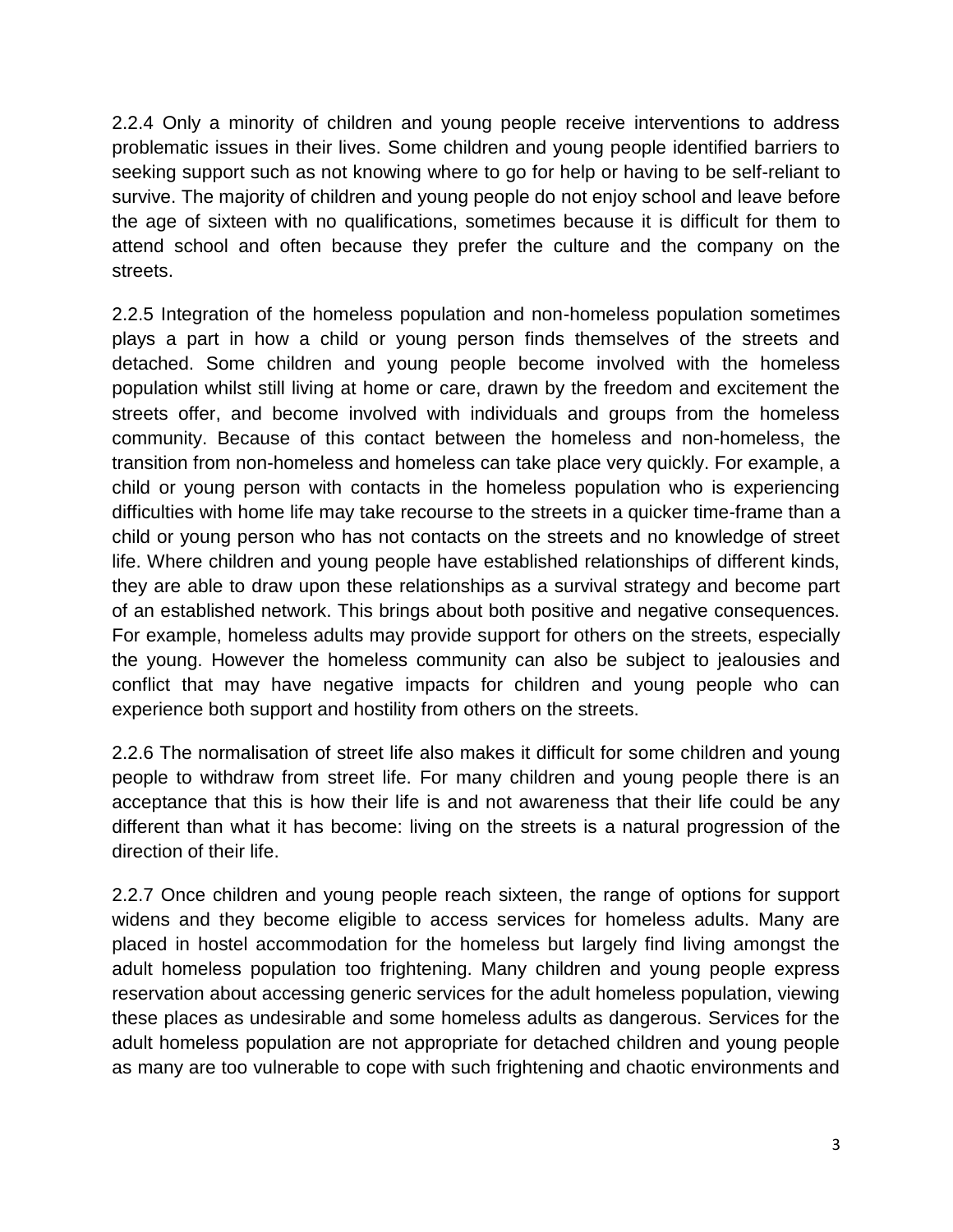some children and young people become are introduced to new drugs and behaviours and become further entrenched in street life.

# **3. Evidence-based recommendations to meet the needs of young runaways and prevent youth homelessness**

3.1 Research studies carried out in Scotland have highlighted the need for a range of preventative interventions to prevent running away and youth homelessness. These include:

- strategies to raise awareness of running away
- information about services
- preventative services with a focus upon young runaways
- family and parenting support

3.2 Findings from research and evaluations of specific services for young runaways support the important role that responsive interventions can play in achieving positive outcomes for young runaways. These services include:

- Independent return home interviews
- refuge
- Targeted interventions to meet young runaways' needs

3.3 The extent of running away amongst the under 11 population, the risks they face and the link between running away under the age of 11 and youth homelessness highlight the importance of providing appropriate preventative and responsive interventions with primary school aged children.

3.4 The experiences and needs of detached children and young people, many of whom run away before the age of 11 and experience youth homelessness, suggested that mainstream services for young runaways will not be effective for this group of children and young people. Evidence-based recommendations to meet the needs of this particularly vulnerable group of children and young people will play an important part in preventing youth homelessness:

3.4.1 When developing services to meet the needs of detached children and young people, it is important to start with the premise that children and young people who become detached often have chaotic and messy lives which will impact upon attempts to intervene and with the process of supporting them and meeting their needs. It is crucial to accept that detached children and young people may not share the cultural values and norms of services and professionals. It is also necessary to accept that years of unaddressed trauma require years of recovery and long-term interventions and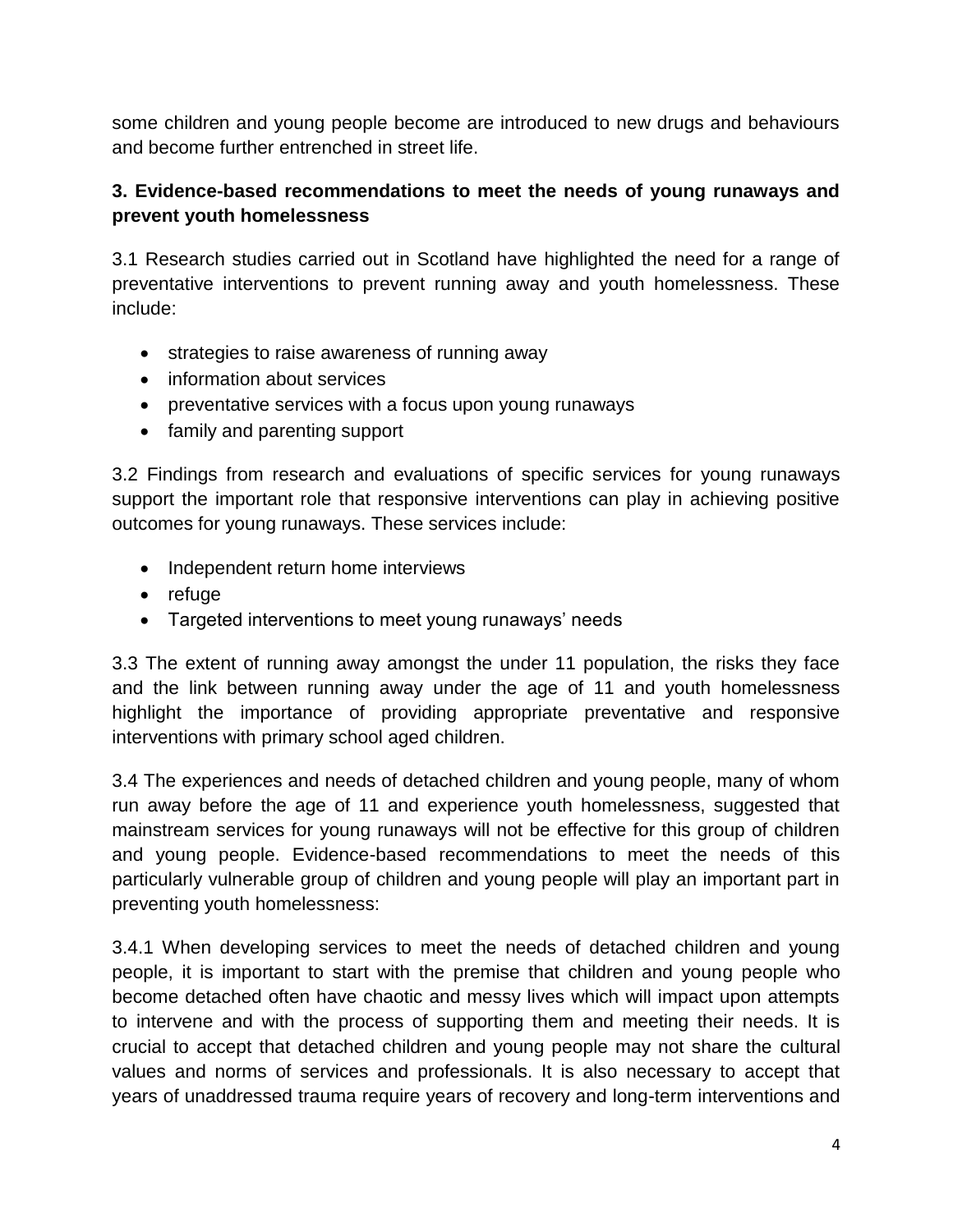that it will take time to acquire detached children and young people's confidence and build a full picture of their experiences and needs. Detached children and young people, and their families, may present a number of challenges to those working with them and front-line workers need support and back-up from managers and other colleagues.

3.4.2 Abuse and others risks experienced in the home at very young ages confirms the importance of implement home-based interventions to halt the flow of events that lead to children and young people taking to the streets. The majority of detached children and young people's parents do not, for a number of reasons, access children's centres and health clinics and professionals must be facilitated to carry out significant parts of their practice in the family home where they gain access to family dynamics. In general, early intervention should be promoted to prevent children and young people from being harmed and to work with parents and carers so it becomes possible, both from a child protection perspective and parents' and children and young peoples' perspectives, for the child to remain in the home.

3.4.3. Not all children and young people will come to the attention of support services whilst still living at home. An opportunity arises to access children and young people when they start to spend time on the streets before they have ceased to live at home and become detached. Street-based youth work should be carried out on the streets and other areas that children and young people frequent at times when children and young people are spending time on the streets, particularly evening, weekends and school holidays. This work should be carried out in an informal manner by professionals with appropriate expertise using a range of creative measures to engage with children and young people. If a child's needs are identified at this point, it will be possible, in some cases, to work with the child or young people and their family to address their issues so that the child or young person can remain in the home. If this is not possible, a safer alternative can be set in place in a planned manner.

3.4.4 Where prevention is not possible, detached children and young people's needs have to be responded too when they have become detached from parents and carers and are living on the streets. This may be challenging as many will have developed identities, attitudes and behaviours that influence their perceptions and way of life, leading some to be exceptionally difficult to engage. This may not be the case with children and young people who are identified as soon as they come to the streets as they may be more amenable to receiving support. Responsive measures should take three forms:

- outreach work to identify detached children and young people on the streets;
- drop-in centres for children and young people that operate in an informal way and open during weekends, evenings and holidays;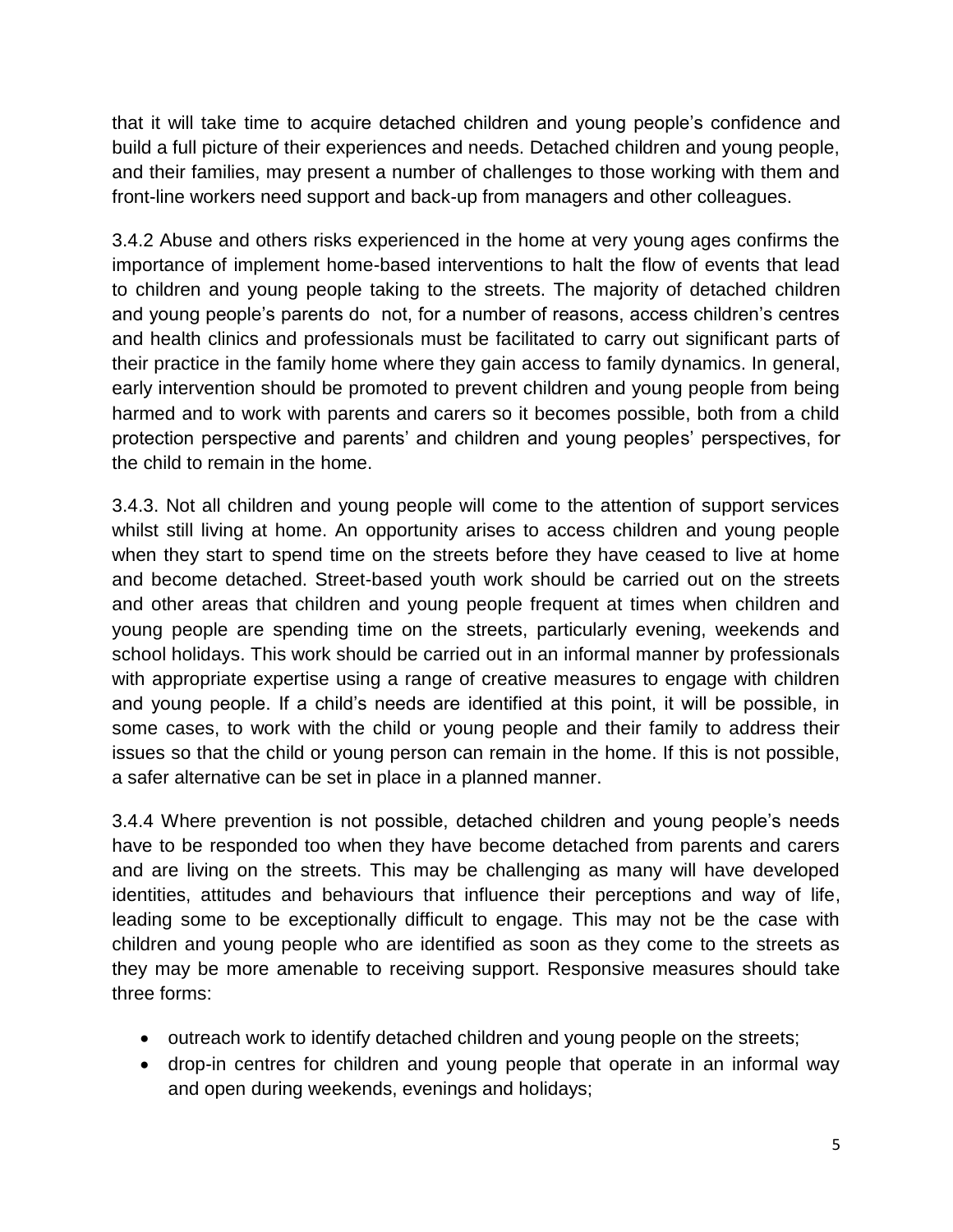• accommodation provision for children and young people also operating in an informal manner based upon the principles of hostels for the adult homeless but with the capacity to respond to further requests for support.

3.4.5 Many children and young people find withdrawing from street life difficult. Having safe and permanent accommodation is clearly a crucial first step for young people to enable them to change their lives but is should not be assumed that providing accommodation will provide the solution to all their issues. For those used to living with a group of people, living on their own is isolating and lonely, leaving too much room to dwell upon unwelcome emotions related to past events. Many children and young people will require a lot of support to address a range of issues, including substance use and mental health issues, so that they are able to remain in their accommodation and move on with their lives.

3.5 To conclude, implementing both preventative and responsive measures to meet the needs of children and young people who run away will, in turn, play an important role in preventing youth homelessness.

Emilie Smeaton Research Director Paradigm Research 5 February 2012